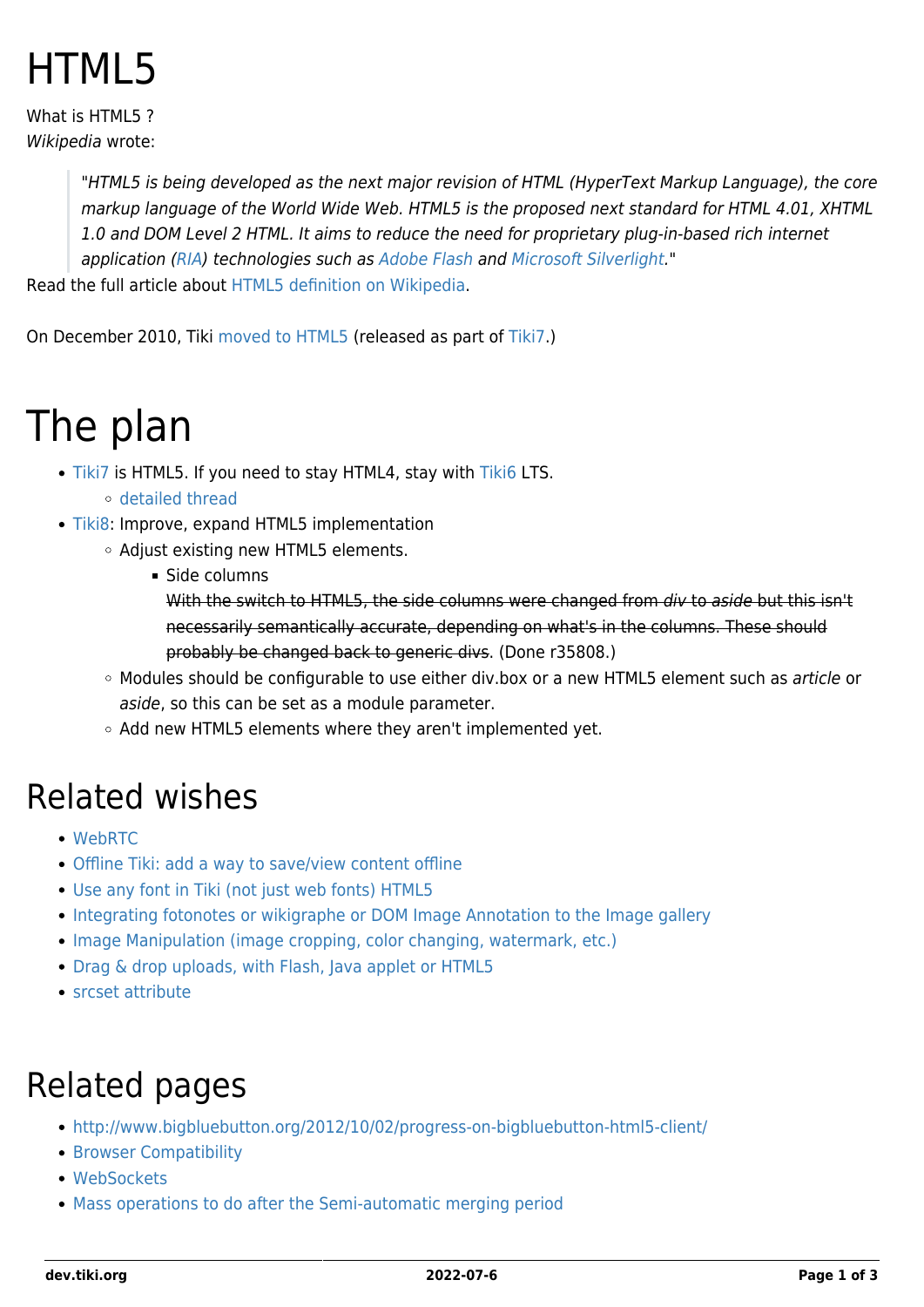### ToDo

- announce switch from XHTML 1.0 Transitional doctype to HTML5 on dev-list
- change Tiki HTML head code so role attribute validates
- experiment with [Apache Callback](https://dev.tiki.org/Apache-Callback)
- Add support for Microdata
	- + Preference option/textfield needed for html tag attributes itemscope and itemtype.
	- + Reference: <http://www.w3.org/TR/html5/microdata.html>and <http://schema.org/>
	- + Use case: Google +1 button:<http://www.google.com/intl/en/webmasters/+1/button/index.html>

#### Demo theme started

I started a demo theme at [Zukakakina.com](http://zukakakina.com) that will use HTML5 elements, etc., as much as possible. Select the htmlgo.css theme to check it out ("go" is a translation of "5" in Japanese). So far, the doctype and language specifications are changed, the header, footer, and nav elements have been added (and given appropriate class or id to stay compatible with stylesheets), and a javascript linked to in order to support IE. The changes for the theme are minimal, and are in theme-specific .tpl files, so far just header.tpl, tiki.tpl and tiki-sitemenu.tpl. Next is to make the element name changes in the middle section of the page.

Later, there would|will be changes needed beyond the theme level such as in Smarty blocks that produce display code, to change or add appropriate elements. (Gary)

### Also interesting

[Native Client](https://dev.tiki.org/Native-Client)

### Related (external) links

- [http://www.phpguru.org/static/html5\)](http://www.phpguru.org/static/html5);">http://www.phpguru.org/static/html5
- <http://radar.oreilly.com/2009/05/google-bets-big-on-html-5.html>);">http://radar.oreilly.com/2009/05/googl e-bets-big-on-html-5.html
- <http://www.infoworld.com/d/developer-world/html-5-could-it-kill-flash-and-silverlight-291>);">http://www.inf oworld.com/d/developer-world/html-5-could-it-kill-flash-and-silverlight-291
- [http://code.google.com/p/explorercanvas/\)](http://code.google.com/p/explorercanvas/);">http://code.google.com/p/explorercanvas/
- http://www.webmonkey.com/blog/HTML 5 Won t Be Ready Until 2022DOT Yes 2022DOT
- <http://coffeeonthekeyboard.com/reservations-about-html5-271/>);">http://coffeeonthekeyboard.com/reserv ations-about-html5-271/
- [http://mashable.com/2010/01/21/stars-wars-opening-in-html5/\)](http://mashable.com/2010/01/21/stars-wars-opening-in-html5/);">http://mashable.com/2010/01/21/starswars-opening-in-html5/
- [http://hacks.mozilla.org/2010/02/an-html5-offline-image-editor-and-uploader-application/\)](http://hacks.mozilla.org/2010/02/an-html5-offline-image-editor-and-uploader-application/);">http://hacks. mozilla.org/2010/02/an-html5-offline-image-editor-and-uploader-application/
- [http://www.modernizr.com/\)](http://www.modernizr.com/);">http://www.modernizr.com/
- <http://cmsreport.com/content/2010/02/wordpress-and-html-5-video>);">http://cmsreport.com/content/2010 /02/wordpress-and-html-5-video
- <http://www.smashingmagazine.com/2009/07/16/html5-and-the-future-of-the-web/>
- http://www.kaltura.org/project/HTML5 Video Media JavaScript Library
- [EnhanceJS is a new Javascript framework designed to improve the application of Progressive](http://code.google.com/p/enhancejs/)